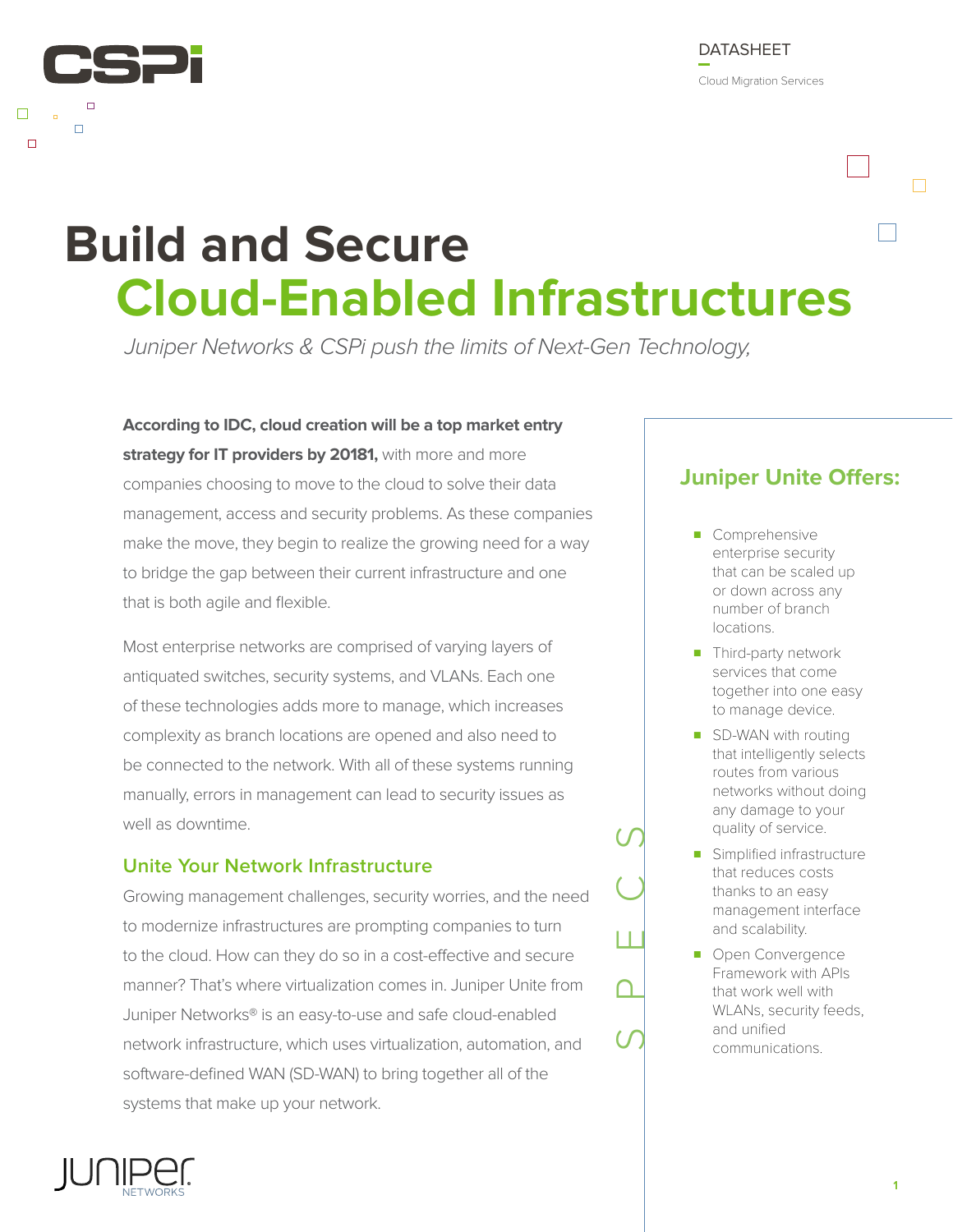

#### Keep Your Cloud Infrastructure Secure

Once your infrastructure is set up, you need to secure it, and this is even more important when you've chosen a cloud solution. The best choice for cloud infrastructure security is a solution that does the following:

- **•** Provides perimeter, antivirus, and malware protection
- **•** Helps to mitigate network risks
- **•** Presents detailed data analysis and monitoring



As a Juniper Elite Partner, CSPi's integration and professional services team excel at migrating clients to a secure cloud environment as part of the Vital IT Managed Service offering. For clients who wish to build a secure next-generation cloud network, CSPi's Myricom® Series of products provide the needed performance and scalability.

Myricom ARC Series of multi-port 10G network adapters is an industry-leader when it comes to cost efficiency, zero loss reliability, and works with just about any third party application. Working in conjunction with Myricom's Snffer10G software to provide pure packet capture with the flexibility you need to utilize advanced functions as needed.

- **•** Lossless packet capture across the full range of Ethernet packet sizes.
- **•** Extremely accurate time stamping at full line rate
- **•** Low CPU utilization and load balance packet delivery based on user-defined rules.